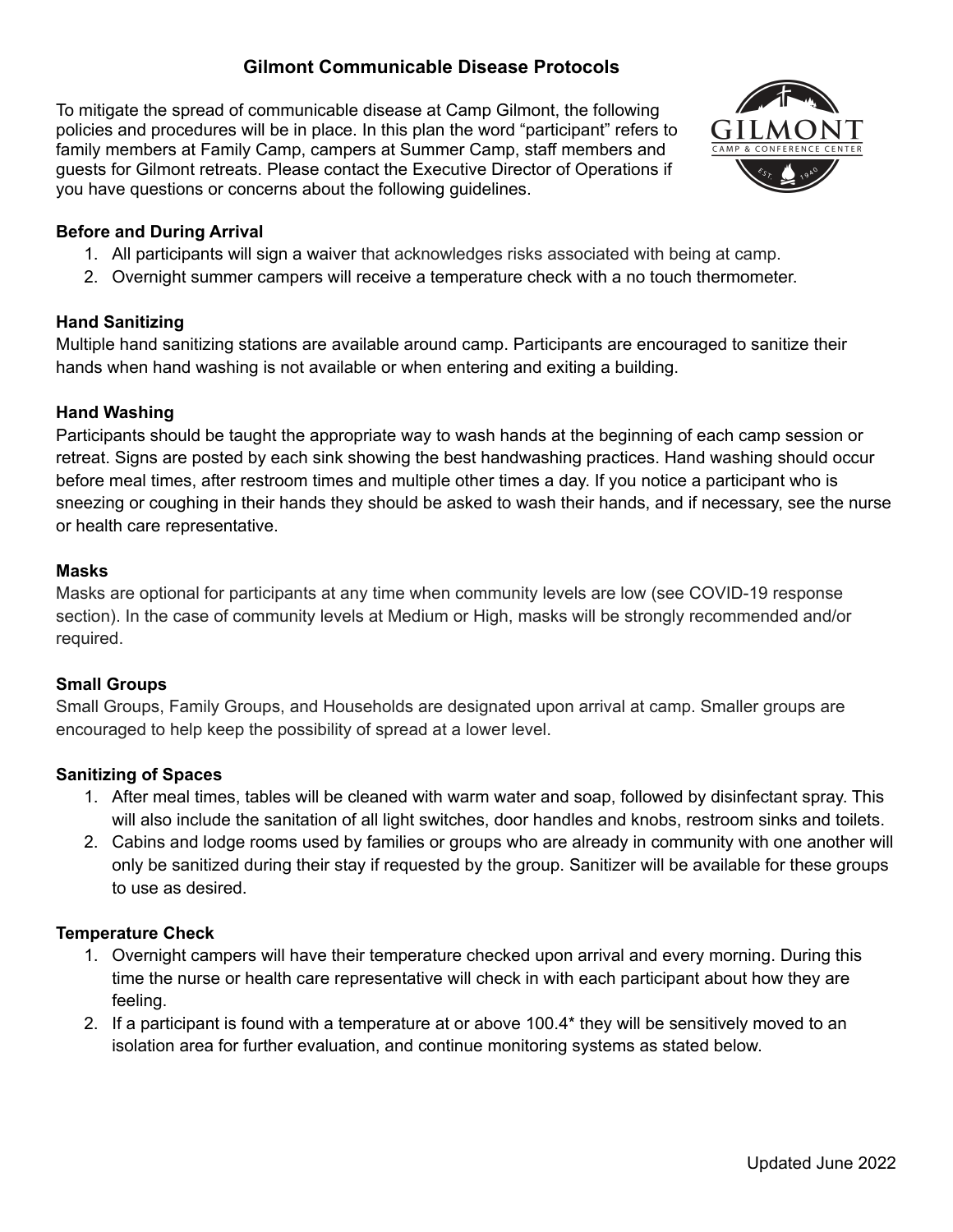# **Monitoring Symptoms**

- 1. Participants and Group Leaders are encouraged to monitor symptoms of themselves and those in their care. If any participant is feeling unwell, they are to see the nurse or health care representative.
- 2. While in isolation, symptoms will be monitored. After 30 minutes of resting and hydrating, if a temperature persists or the participant has other symptoms the nurse or health care representative will contact the participant's emergency contact. The emergency contact will have the option to pick up the participant, have the participant transported to Health Fast in Gilmer for evaluation, or have the participant tested for Covid. Camp Gilmont has access to rapid Covid tests to screen participants with participant/parent permission.
- 3. If the nurse or health care representative determines that there is an emergency, 911 will be called and the participant's emergency contact will be notified.

# **COVID-19 Response**

Gilmont Summer Camp's response to COVID-19 will shift depending on the Covid-19 community level, as defined by the Centers for Disease Control and measured in the county where Gilmont is located: Upshur County. The current community level can be found at any time at cdc.gov.

Gilmont is following CDC procedures with regard to isolation, quarantine, and testing.The CDC COVID-19 guidance for Day and Overnight Camps can be found [here.](https://www.acacamps.org/news-publications/blogs/camp-connection/cdc-releases-updated-covid-guidance-day-overnight-camps)

This document shares Gilmont's response and how the camp will respond at each level. Click [Here](https://www.gilmont.org/uploads/6/1/9/6/61965363/gilmont-summer-2022-covid-response.pdf)

# **Communication**

- 1. Participants are asked to communicate with Camp Gilmont if, upon their departure, they return home and experience a positive COVID test.
- 2. Participants and proper health officials will be notified if there is ever a positive case of COVID-19 related to a participant who attended camp. This will be communicated by email and email addresses will be confirmed upon arrival at camp.

# **Close Contact**

Close contact is defined as someone who was less than 6 feet away from an infected person for a cumulative total of 15 minutes or more over a 24-hour period.

# **Definition of Vaccination Status**

The CDC has used a three-tiered COVID-19 vaccination status:

- 1. Up to date (with all eligible boosters)
- 2. Fully vaccinated (having completed the primary series)
- 3. Not vaccinated.

Vaccination status has important implications for who needs to quarantine when exposed to a case of COVID-19. Additionally, up-to-date status now applies to all ages five and older, who are now eligible for boosters.

#### **Isolation Following Positive Test Result**

According to the CDC, isolation is for those who are sick or who have been tested positive with COVID-19, regardless of vaccination status.

Participants who have symptoms of COVID-19 should get tested and isolate away from others until they receive their test results.